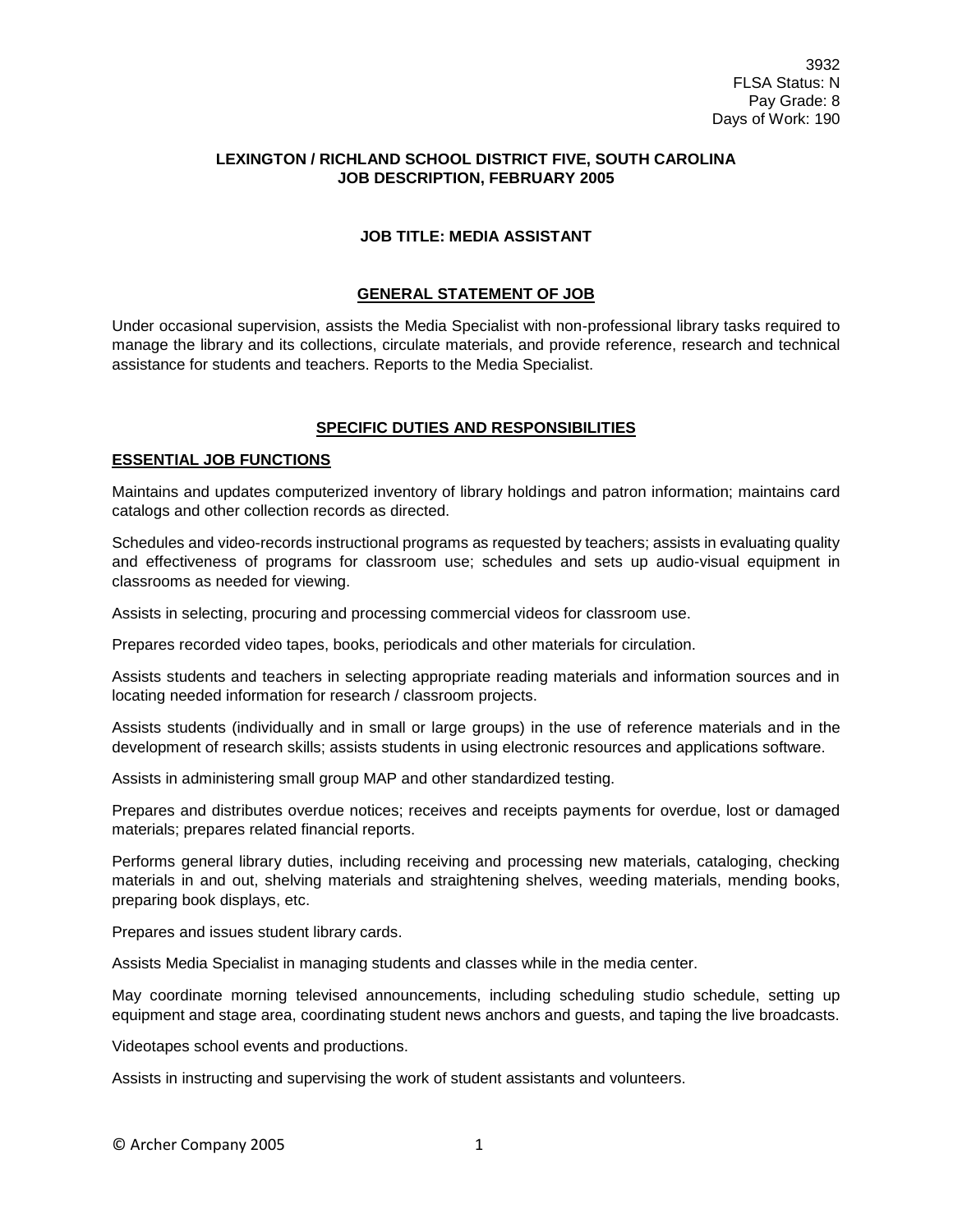Assists in maintaining media center equipment and software; maintains and programs classroom televisions.

Assists in procuring library materials.

Assists in conducting annual physical inventory of library materials.

Assists in coordinating special programs, services and events as required, including the Accelerated Reader program, school book fairs and author visits.

Performs duties of Media Specialist as necessary in his/her absence.

Receives and responds to inquiries, requests for assistance and complaints in areas of responsibility.

Operates a variety of equipment such as computers, printers, scanner, audio-visual equipment, recording equipment, digital camera, copier, calculator, telephone, laminating machine, LCD equipment, etc.; uses clerical, copier, computer supplies.

Interacts and communicates with various groups and individuals such as the immediate supervisor, coworkers, teachers, other school administrators and staff, District administrators and staff, vendors / service providers, students, parents, volunteers and the general public.

Attends training, seminars and workshops, etc., to maintain and enhance job knowledge and skills.

#### **ADDITIONAL JOB FUNCTIONS**

May assist with morning and afternoon bus / carpool procedures as scheduled.

Performs routine office tasks as required, including but not limited to preparing routine records and reports, copying and filing documents, answering the telephone, sending and receiving faxes, entering and retrieving computer data, etc.

Performs related duties as required.

### **MINIMUM TRAINING AND EXPERIENCE**

Requires high school diploma or GED equivalent supplemented by two to three years of general clerical or data processing experience, or an equivalent combination of education, training and experience that provides the required knowledge, skills and abilities. Must be able to type with speed and accuracy. Must possess a valid state driver's license.

# **MINIMUM QUALIFICATIONS OR STANDARDS REQUIRED TO PERFORM ESSENTIAL JOB FUNCTIONS**

**Physical Requirements**: Requires sedentary work that involves walking or standing some of the time and involves exerting up to 10 pounds of force on a recurring basis or routine keyboard operations.

**Data Conception**: Requires the ability to compare and/or judge the readily observable, functional, structural or compositional characteristics (whether similar to or divergent from obvious standards) of data, people or things.

**Interpersonal Communication**: Requires the ability of speaking and/or signaling people to convey or exchange information. Includes receiving assignments and/or directions from supervisor.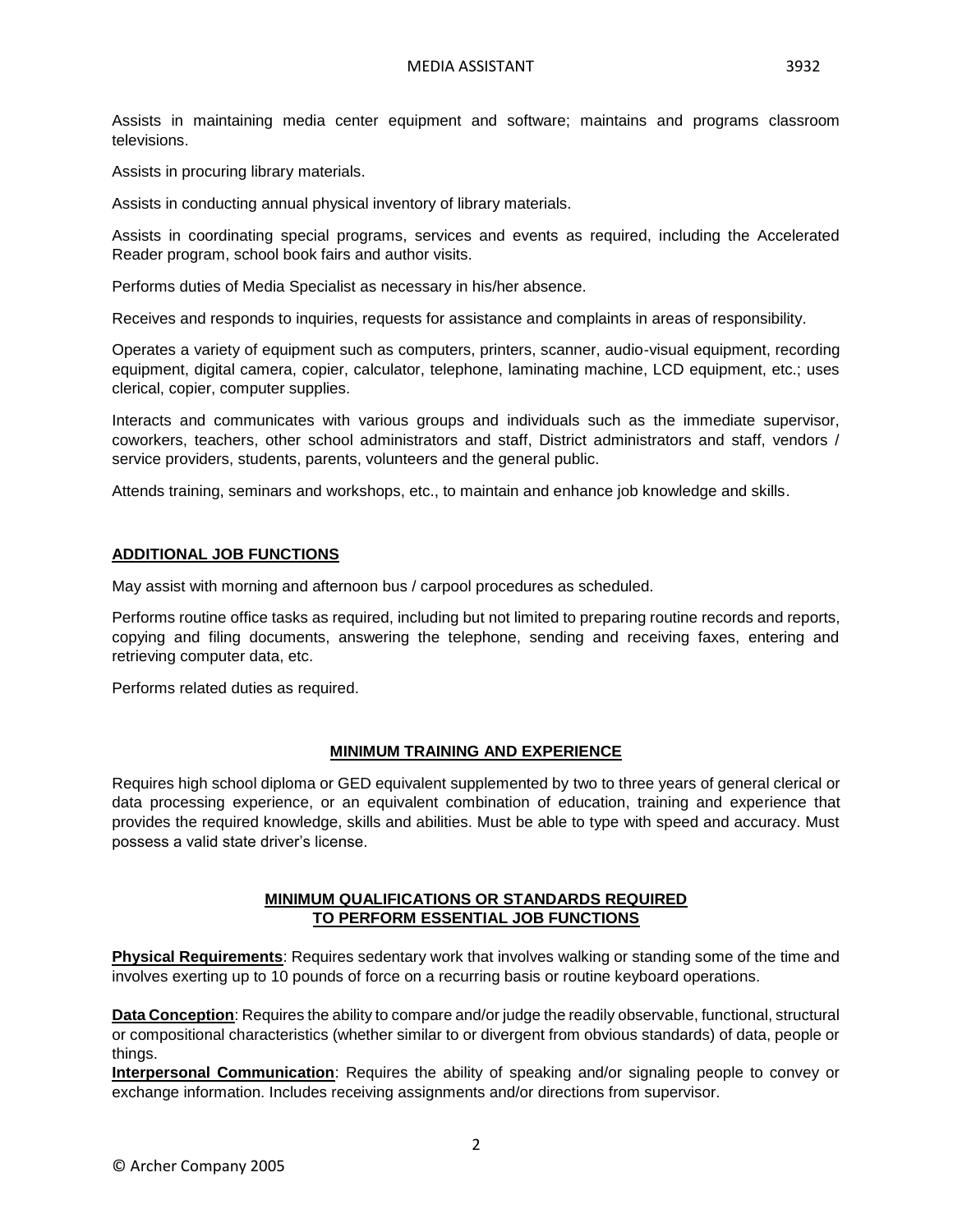**Language Ability**: Requires the ability to read a variety of policy and procedure manuals, computer manuals, reference materials, etc. Requires the ability to enter data into computer and prepare reports, correspondence, budgets, etc., with proper format, punctuation, spelling and grammar, using all parts of speech. Must be able to speak with poise, voice control and confidence and to articulate information to others.

**Intelligence**: Requires the ability to apply logical thinking to define problems, collect data, establish facts and draw valid conclusions; to interpret an extensive variety of instructions in oral, written or diagrammatic form; to deal with several abstract and concrete variables. Requires the ability to make independent judgments in the absence of supervisor; to acquire knowledge of topics related to primary occupation. Must have the ability to comprehend and interpret received information and the ability to comprehend and implement basic office machinery functions.

**Verbal Aptitude**: Requires the ability to record and deliver information, to explain procedures, to follow oral and written instructions. Must be able to communicate effectively and efficiently with persons of varying educational and cultural backgrounds.

**Numerical Aptitude**: Requires the ability to add and subtract totals, to multiply and divide, to determine percentages and decimals, to determine time. Must be able to use practical applications of fractions, percentages, ratio and proportion.

**Form/Spatial Aptitude**: Requires the ability to inspect items for proper length, width and shape, and visually read various information.

**Motor Coordination**: Requires the ability to coordinate hands and eyes rapidly and accurately in using automated office equipment and communications machinery.

**Manual Dexterity**: Requires the ability to handle a variety of items including computer keyboards, office equipment, control knobs, switches, etc. Must have minimal levels of eye/hand/foot coordination.

**Color Discrimination**: Requires the ability to differentiate between colors and shades of color.

**Interpersonal Temperament**: Requires the ability to deal with people beyond giving and receiving instructions. Must be adaptable to performing under moderate stress when confronted with an emergency or tight deadline. The worker is subject to tension as a regular, consistent part of the job.

**Physical Communication**: Requires the ability to talk and hear: (talking: expressing or exchanging ideas by means of spoken words; hearing: perceiving nature of sounds by ear). Must be able to hear and understand communications through a telephone.

# **PERFORMANCE INDICATORS**

**Knowledge of Job**: Has knowledge of the methods, procedures and policies of the assigned school and Lexington Richland School District Five as they pertain to the performance of duties of the Media Center Assistant. Is knowledgeable in the laws, ordinances, standards and regulations pertaining to the specific duties and responsibilities of the position. Is able to take the initiative to complete the duties of the position without the need of direct supervision. Has the ability to plan, organize and prioritize daily assignments and work activities. Has knowledge of the methods and practices of school library operations, including circulation, reference services, etc. Has knowledge of the Dewey Decimal System. Has good general knowledge of reference topics, and is able to assist students and teachers in locating and researching information as needed. Has good knowledge of the various technologies used in media center operations and in classroom instruction, and is able to help teachers select and coordinate appropriate technology /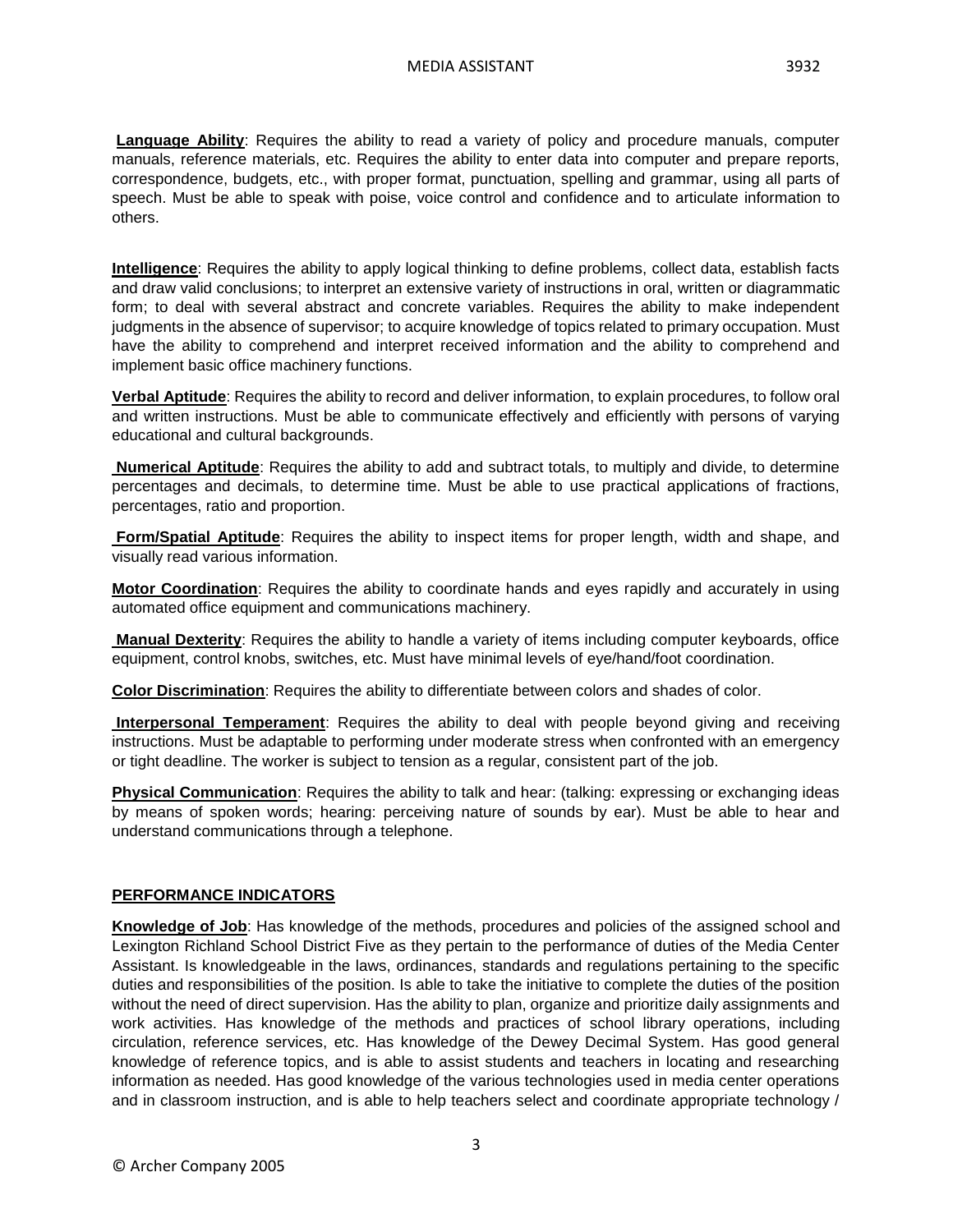media resources for instructional use. Has working knowledge of television production equipment and methods, and is able to assist students produce daily news broadcasts. Has knowledge of and is able to use modern office practices and equipment, including computers for word processing, records management and instructional applications. Has knowledge of proper English usage, vocabulary, punctuation and spelling; has the mathematical ability to handle required calculations. Is able to type accurately at a rate sufficient for the successful performance of assigned duties. Knows how to maintain a variety of office equipment as necessary in the performance of daily activities. Is skilled in applying a responsible attention to detail as necessary in preparing records, reports and correspondence. Is able to read and interpret various materials pertaining to the responsibilities of the job. Knows how to perform duties in a courteous manner and with the utmost integrity in the best interest of the public. Knows how to maintain effective relationships with students, teachers, co-workers, personnel of other departments and members of the public through contact and cooperation. Has knowledge of the occupational hazards and safety precautions of the position. Is able to effectively perform assigned duties despite frequent interruptions. Knows how to react calmly and quickly in emergency situations. Has the ability to learn and utilize new skills and information to improve job performance and efficiency.

**Quality of Work**: Maintains high standards of accuracy in exercising duties and responsibilities. Exercises immediate remedial action to correct any quality deficiencies that occur in areas of responsibility. Maintains high quality communication and interaction with internal and external entities with whom the position interacts.

**Quantity of Work**: Performs described Essential Functions and related assignments efficiently and effectively in order to produce quantity of work which consistently meets established standards and expectations.

**Dependability:** Assumes responsibility for completing assigned work. Completes assigned work within deadlines in accordance with directives, policy, standards and prescribed procedures. Maintains accountability for assigned responsibilities in the technical, human and conceptual areas.

**Attendance**: Attends and remains at work regularly and adheres to policies and procedures regarding absenteeism and tardiness. Provides adequate notice to higher management with respect to vacation time and leave requests.

**Initiative and Enthusiasm**: Maintains an enthusiastic, self-reliant and self-starting approach to meet job responsibilities and accountabilities. Strives to anticipate work to be accomplished, and initiates proper and acceptable action for the completion of work with a minimum of supervision and instruction.

**Judgment**: Exercises analytical judgment in areas of responsibility. Identifies issues or situations as they occur and specifies decision objectives. Identifies or assists in identifying alternative solutions to issues or situations. Implements decisions in accordance with prescribed and effective policies and procedures and with a minimum of errors. Seeks expert or experienced advice where appropriate and researches issues, situations and alternatives before exercising judgment.

**Cooperation:** Accepts supervisory instruction and direction and strives to meet the goals and objectives of same. Questions such instruction and direction when clarification of results or consequences are justified, i.e., poor communications, variance with established policies or procedures, etc. Offers suggestions and recommendations to encourage and improve cooperation intra- and inter-departmentally.

**Relationships with Others**: Shares knowledge with managers, supervisors and co-workers for mutual benefit. Contributes to maintaining high morale among all employees. Develops and maintains cooperative and courteous relationships inter- and intra-departmentally, and with external entities with whom the position interacts. Tactfully and effectively handles requests, suggestions and complaints in order to established and maintain good will. Emphasizes the importance of maintaining a positive image.